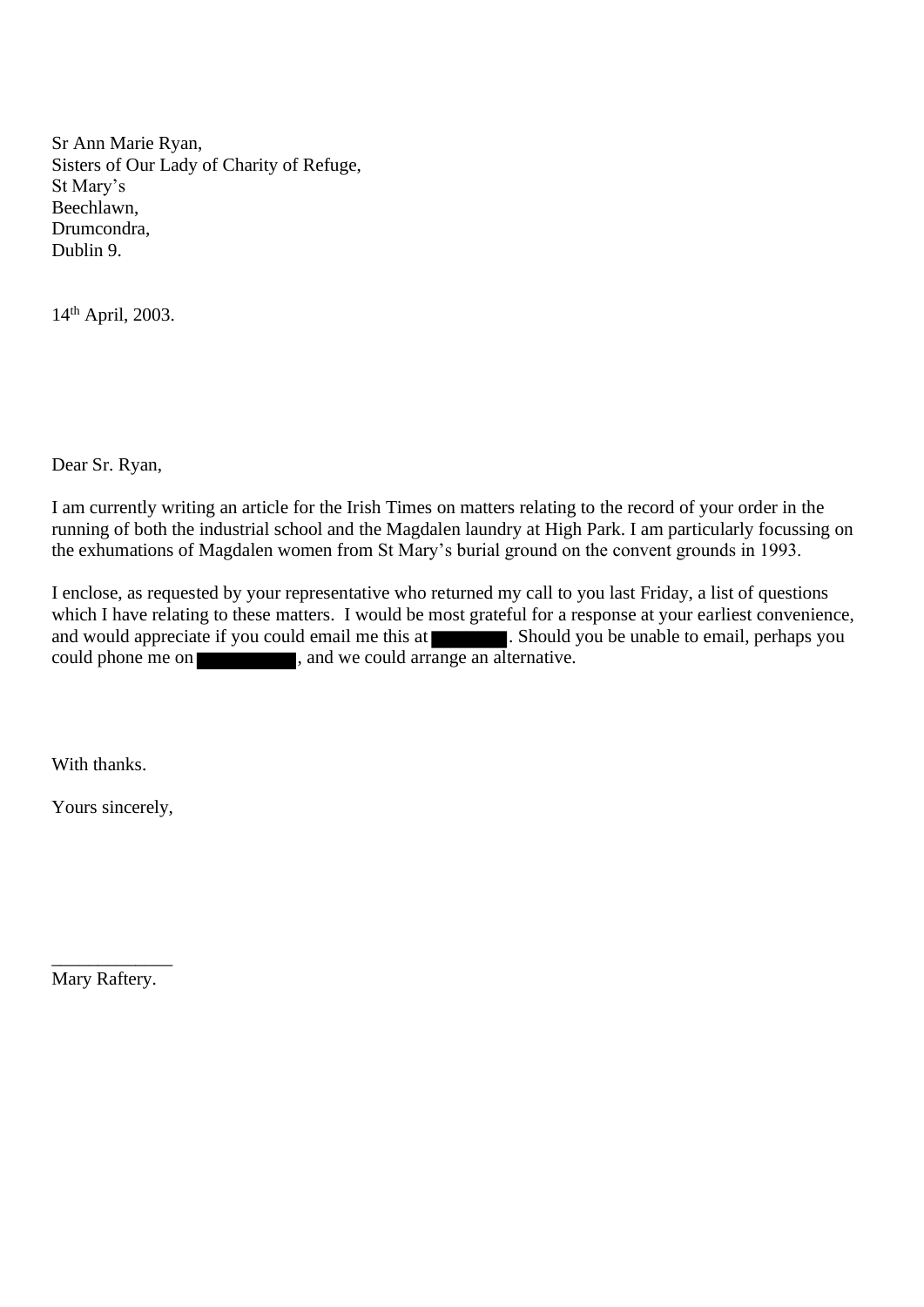## Questions for Sister Ann Marie Ryan, Sisters of Our Lady of Charity of Refuge, High Park, Drumcondra.

- 1. Why did the exhumation of the Magdalen women buried in St Mary's graveyard, High Park, take place?
- 2. It was reported at the time that your order had invested in GPA shares, and had lost a substantial sum on money as a result of the collapse of that company – was there a connection between this and the sale of your lands, with the resulting exhumation?
- 3. Why did you decide to cremate the remains?
- 4. Were/are you aware of Canon Law 1176 in this regard that while not forbidding cremation, the Catholic Church "earnestly recommends" burial of remains? Do you have any comment on your decision to cremate in the context of this Church law?
- 5. On the list of those buried in St Mary's graveyard, which you provided to the Department of Environment as part of your application for an exhumation licence, there were 34 names with no death certificates (Appendix 2): why were so many deaths not registered? How did it happen that no cause of death was supplied for these women? Were they attended by a doctor in their last illnesses? Did a doctor certify as to cause of death? Do you have any comment on the fact that it is an offence to fail to register any death which occurs/occurred on your premises?
- 6. On Appendix 3 of the same list, there were 23 women for whom you had only their "quasi-religious" names: how did it arise that your order was not aware of the first and last names of these individuals? Why were these deaths not certified and registered? Can you explain some confusion here with dates  $-e.g.$  on Appendix 3 there appear to be three Magdalen women who died in 1968, but there is only one 1968 death listed on the gravestone for the women in Glasnevin Cemetery.
- 7. How do you explain the discrepancies between the list provided to the Dept Environment and the names listed on the gravestone in Glasnevin Cemetary -
	- e.g. of 155 names and dates on the Glasnevin gravestone, only 27 correlate with the names and dates given to the Department;
	- e.g. of the 133 names given to the Department, 86 of them do not appear on the gravestone – where are these 86 women buried? Were their remains exhumed from St Mary's, as specified to the Department? Were they among the exhumed remains that were cremated? If buried in the Glasnevin plot, why do their names not appear on the gravestone? Finally, if they are buried elsewhere than Glasnevin Cemetery, was the Department of the Environment informed of this (questions 10 and 11 of Application for Exhumation Licence form)?
- 8. Can you provide an explanation for the following examples:
	- a) Bridget (died 18/4/87), listed on Appendix 1 (those for whom you did have death certs), but in fact no death registration can now be found, and her name is not on the Glasnevin gravestone. Where is Bridget now buried? Was she exhumed from St Mary's (as per your list)? Why is her death not registered?
	- b) Margaret (died 7/6/73), listed on Appendix 2, death not registered, not on gravestone. Where is Margaret now buried? Was she exhumed from St Mary's (as per your list)? Why is her death not registered?
	- c) Mary (died 12/3/75), listed on Appendix 2 has having no death cert, but death was registered. However, her name is not on the Glasnevin gravestone. Where is Mary buried? Was she exhumed from St Mary's? Were her remains cremated? If buried elsewhere, how did this occur?
	- d) Listed on Appendix 1, but not on gravestone: Julia (d.1974), Edith (d.1975), Christina (d.1979), Lucy (d.1980), Mary (d.1981), Kate (Mary (d.1985) – where are they buried? Were they exhumed and cremated, as  $(d.1983)$ , specified to the Department?
	- e) A total of 88 women for the period in question (up to 1987) are named on the Glasnevin gravestone but do not appear on the schedule of names attached to the Exhumation Licence for St Mary's. Were these women also buried and exhumed from St Mary's? If buried separately, were they also cremated? Some of these women died as recently as the 1960s: e.g. Margaret  $(d. 21/3/1967)$ , Annie (d. 5/8/67), Brigid (d. 13/10/68).